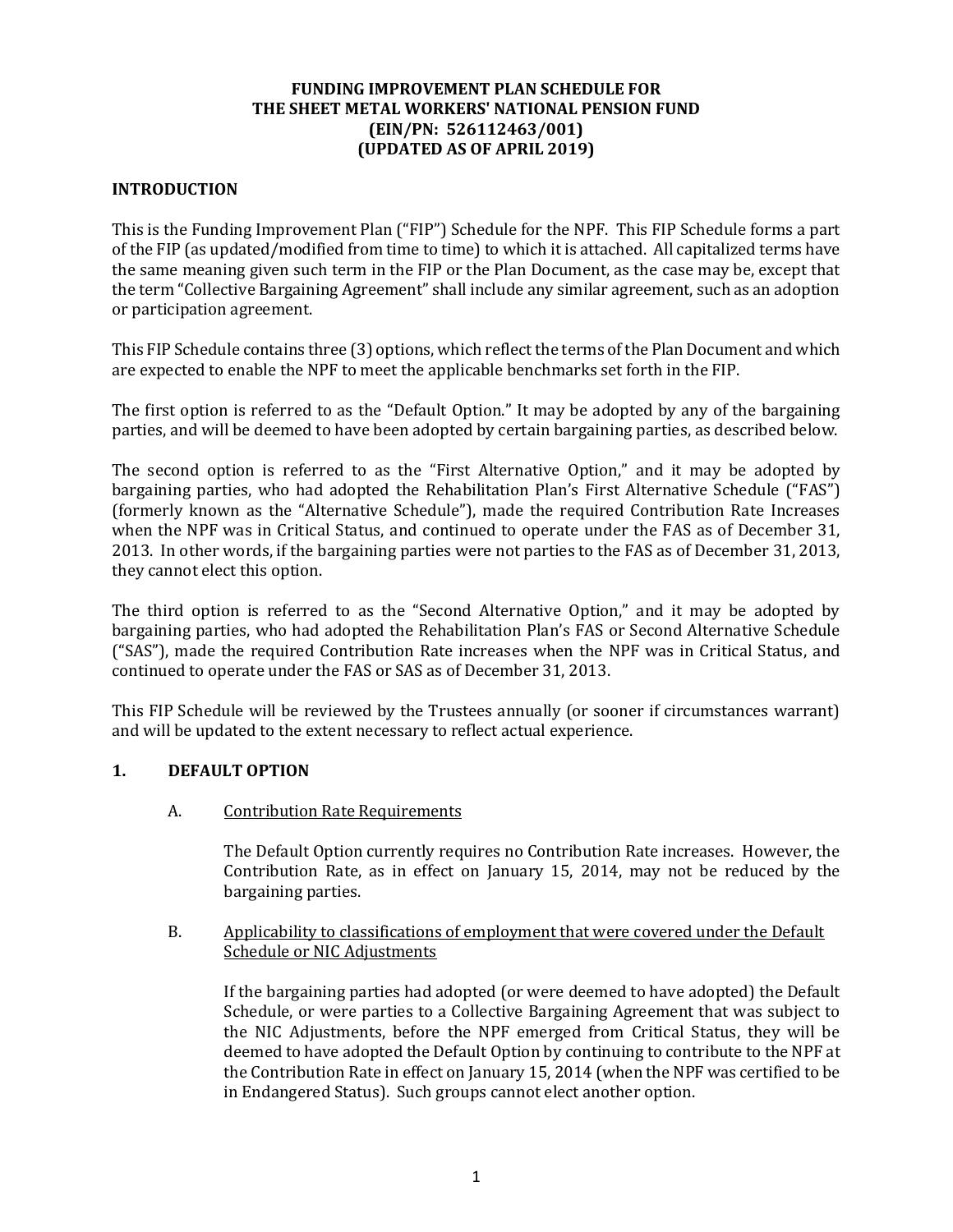For a classification of employment that was covered under the Default Schedule or was subject to the NIC adjustments when the NPF was in Critical Status, there will be no change under the Default Option to the benefit accrual formula in Section 5.03(g) of the Plan Document (that is the VBAR formula), and the Early Retirement Pension provisions in Section 5.04(c)(2) (A) or (B), as applicable, will continue to apply to that classification of employment. Neither the 60-Month Certain nor the reversion (popup) feature apply to benefits earned under such classifications of employment.

C. Applicability to classifications of employment that were covered under the FAS or SAS

If the bargaining parties had adopted either the FAS or the SAS when the NPF was in Critical Status, and the Collective Bargaining Agreement to which they are a party ceases to reflect any Contribution Rate increase required under Section 5.04 (c)(2)(C) or (D) of the Plan Document (i.e., reflects neither of the required increases), they will be deemed to have adopted the Default Option as of the date the Contribution Rate increase would have been made had the Collective Bargaining Agreement reflected the required increase.

A classification of employment that was covered under the FAS or the SAS when the NPF was in Critical Status will be covered under the Default Option if the Collective Bargaining Agreement under which such classification is covered ceases to reflect the Contribution Rate increases required under Section  $5.04(c)(2)(C)$  or (D) of the Plan Document (i.e., reflects neither of the required increases). There will be no change under the Default Option to the benefit accrual formula in Section  $5.03(g)$  of the Plan Document with respect to such classification of employment. However, under the terms of the Plan Document, there will be a reduction in future Early Retirement Pension benefits with respect to such classification of employment. Specifically, the provisions of Section  $5.04(c)(2)(E)$  of the Plan Document will govern the type of Early Retirement Pension that will apply to such classification of employment after the date the Contribution Rate increase would have been had the Collective Bargaining Agreement reflected the required increase under Section  $5.04(c)(2)(C)$  or (D) of the Plan Document. In addition, no 60-Month Certain and/or reversion (pop-up) feature will apply to benefits earned after such date.

NOTE: See the "Second Alternative Option" below for the consequences of a Collective Bargaining Agreement, which ceases to reflect the Contribution Rate increases required by Section 5.04(c)(2)(C) of the Plan Document but instead reflects the requirements of Section 5.04(c)(2)(D) of the Plan Document.

#### **2. FIRST ALTERNATIVE OPTION**

#### A. Contribution Requirements

The First Alternative Option requires the annual Contribution Rate increases specified in Section 5.04(c)(2)(C) of the Plan Document (7% annually through 2017, 0% for 2018 through 2020, and 2% for 2021 and 2022).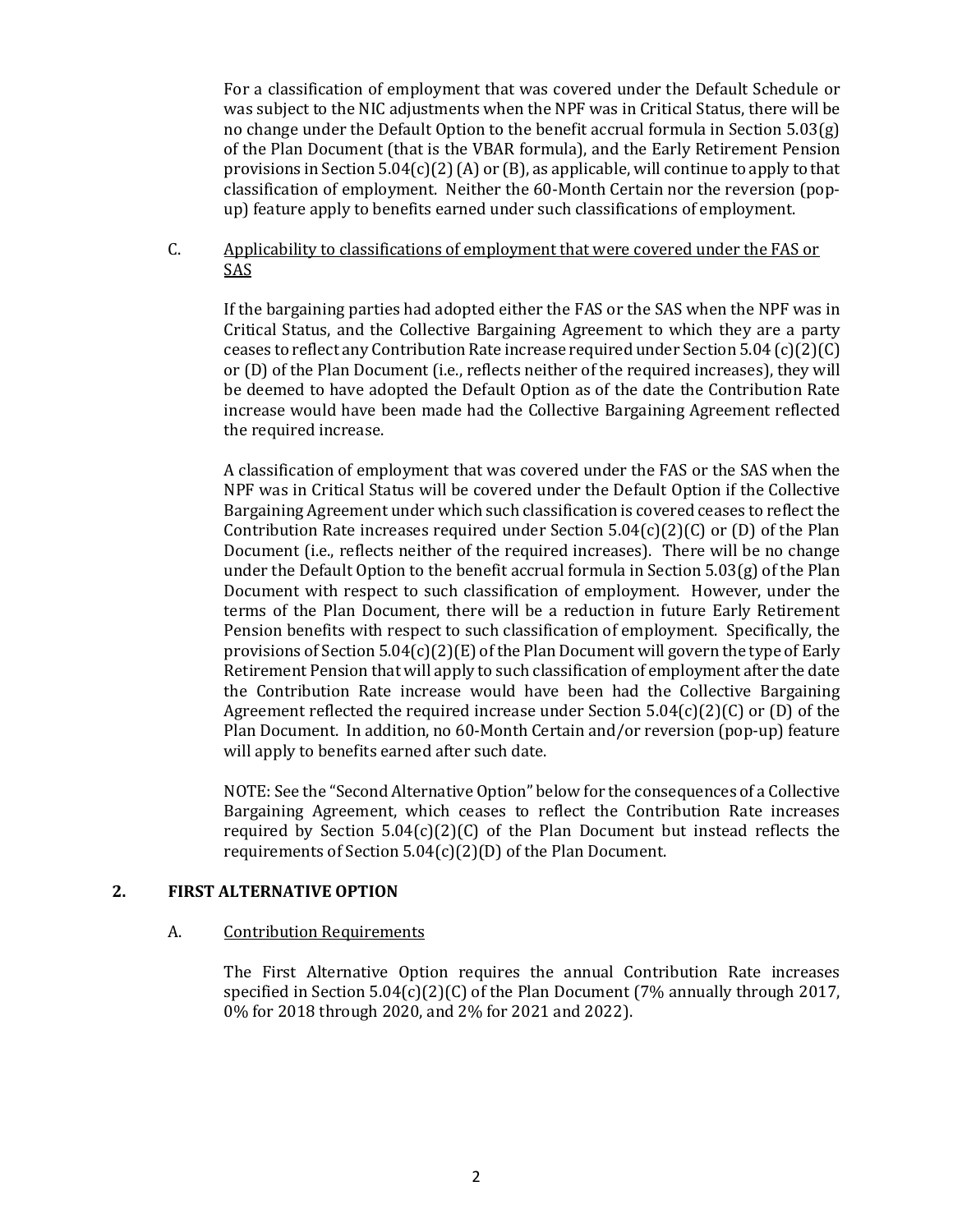# B. Applicability to classifications of employment that were covered under the FAS

The bargaining parties will be deemed to have adopted the First Alternative Option if: (i) they had adopted the FAS when the NPF was in Critical Status; (ii) all required Contribution Rate increases were made pursuant to the FAS when the NPF was in Critical Status; and (iii) the Collective Bargaining Agreement to which they are a party does not cease to reflect the Contribution Rate requirements of Section 5.04(c)(2)(C) of the Plan Document.

A classification of employment that was covered under the FAS when the NPF was in Critical Status, and is covered under a Collective Bargaining Agreement described in the preceding paragraph, will be covered under the First Alternative Option; provided, that the Collective Bargaining Agreement under which the classification is covered continues to reflect the Contribution Rate increases required under Section  $5.04(c)(2)(C)$  of the Plan Document. There will be no change under the First Alternative Option to the benefit accrual formula in Section 5.03(g) of the Plan Document with respect to such classification of employment. Further, there will be no reduction in future Early Retirement Pension benefits with respect to such classification of employment. Specifically, the provisions of Section  $5.04(c)(2)(C)$  of the Plan Document will govern the types of Early Retirement Pensions that will apply to such classification of employment. In addition, the 60-Month Certain and/or reversion (pop-up) feature will apply to benefits earned while working under such classification of employment, subject to the terms of the Plan Document.

C. Inapplicability to other classifications of employment covered under a different Rehabilitation Plan Schedule or subject to NIC Adjustments

The First Alternative Option may not be adopted by bargaining parties who adopted, or were deemed to have adopted, the Rehabilitation Plan's Default Schedule or SAS, or by bargaining parties who were parties to a Collective Bargaining Agreement, which was subject to the NIC adjustments because the Collective Bargaining Agreement did not reflect the required increases under the Rehabilitation Plan's FAS.

#### **3. SECOND ALTERNATIVE OPTION**

# A. Contribution Requirements

The Second Alternative Option requires the annual Contribution Rate increases specified in Section  $5.04(c)(2)(D)$  of the Plan Document (3.5% annually through 2017, 0% for 2018 through 2020, and 1% for 2021 and 2022).

#### B. Applicability to classifications of employment that were covered under the SAS

The bargaining parties will be deemed to have adopted the Second Alternative Option if: (i) they had adopted the SAS when the NPF was in Critical Status; (ii) all required Contribution Rate increases were made pursuant to the SAS when the NPF was in Critical Status; and (iii) the Collective Bargaining Agreement (or similar agreement) to which they are a party does not cease to reflect the Contribution Rate requirements of Section 5.04(c)(2)(D) of the Plan Document.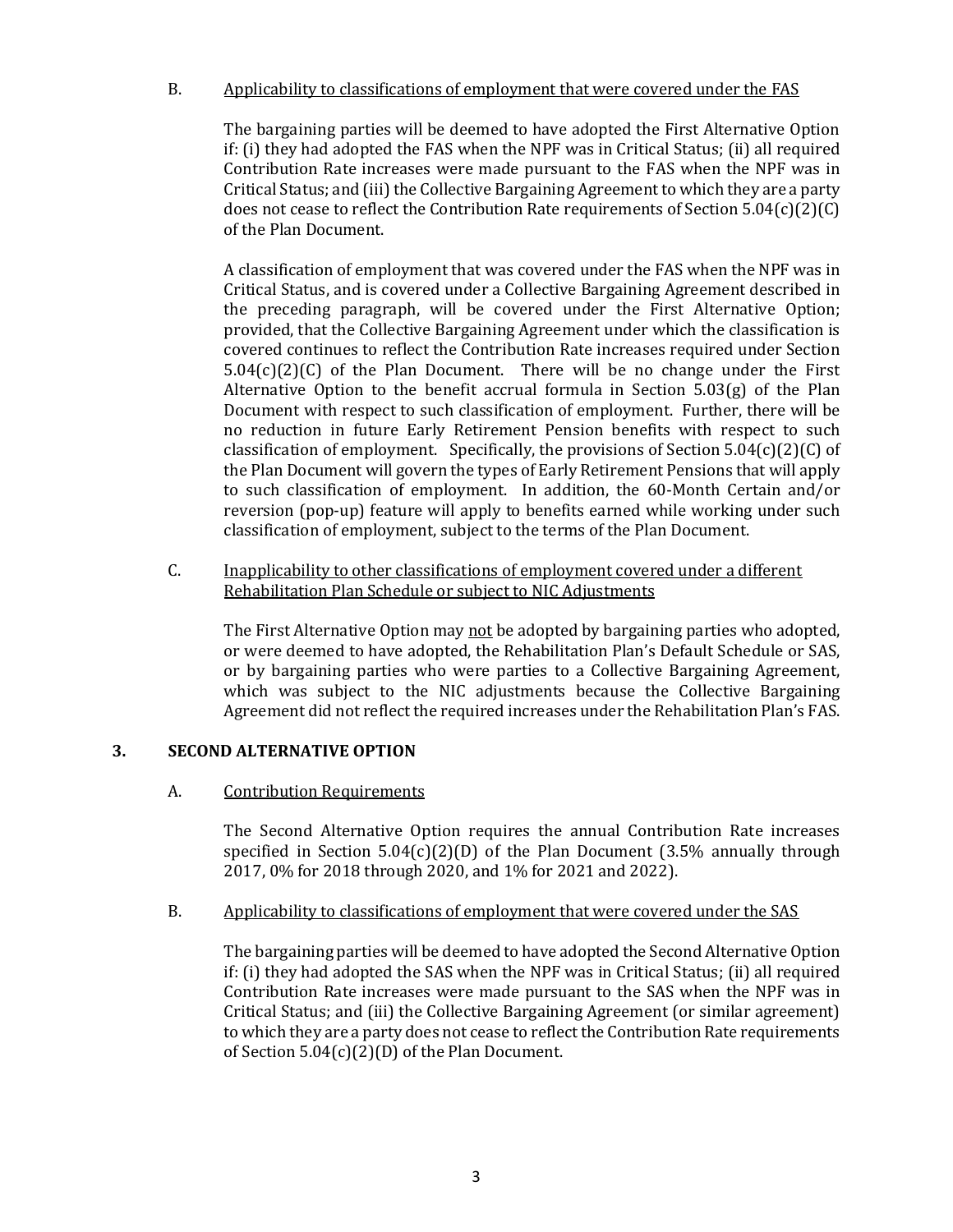A classification of employment that was covered under the SAS when the NPF was in Critical Status, and is covered under a Collective Bargaining Agreement described in the preceding paragraph, will be covered under the Second Alternative Option; provided, that, the Collective Bargaining Agreement under which the classification is covered continues to reflect the Contribution Rate increases required under Section  $5.04(c)(2)(D)$  of the Plan Document. There will be no change under the Second Alternative Option to the benefit accrual formula in Section 5.03(g) of the Plan Document with respect to such classification of employment. Further, there will be no reduction in future Early Retirement Pension benefits with respect to such classification of employment (i.e., the same types of Early Retirement Pensions that applied under the Rehabilitation Plan's SAS will continue to apply). Specifically, the provisions of Section  $5.04(c)(2)(D)$  of the Plan Document will govern the types of Early Retirement Pensions that will apply to such classification of employment. In addition, the 60-Month Certain and/or reversion (pop-up) feature will apply to benefits earned while working under such classification of employment, subject to the terms of the Plan Document.

#### C. Applicability to classifications of employment that were covered under the FAS

The bargaining parties will be deemed to have adopted the Second Alternative Option if: (i) they had adopted the FAS when the NPF was in Critical Status; (ii) all required Contribution Rate increases were made pursuant to the FAS when the NPF was in Critical Status; and (iii) the Collective Bargaining Agreement to which they are a party ceases to reflect the Contribution Rate requirements of Section  $5.04(c)(2)(C)$  of the Plan Document but instead reflects (and does not cease to reflect) the Contribution Rate increases that are required under Section  $5.04(c)(2)(D)$  of the Plan Document. For purposes of the preceding sentence, the date on which the Contribution Rate increase would have been made under Section  $5.04(c)(2)(C)$  of the Plan Document is the date on which the Second Alternative Option will be deemed to have been adopted by the bargaining parties.

A classification of employment that was covered under the FAS when the NPF was in Critical Status, and is covered under a Collective Bargaining Agreement described in the preceding paragraph, will be covered under the Second Alternative Option; provided, that, the Collective Bargaining Agreement under which the classification is covered continues to reflect the Contribution Rate increases required under Section  $5.04(c)(2)(D)$  of the Plan Document. There will be no change under the Second Alternative Option to the benefit accrual formula in Section 5.03(g) of the Plan Document with respect to such classification of employment. However, under the terms of the Plan Document, there will be a reduction in future Early Retirement Pension benefits with respect to such classification of employment. Specifically, the provisions of  $5.04(c)(2)(F)$  of the Plan Document will govern the types of Early Retirement Pensions that will apply to such classification of employment after the date the Contribution Rate increase would have been made had the Collective Bargaining Agreement reflected the Contribution Rate increase required under Section 5.04(c)(2)(C) of the Plan Document. The 60-Month Certain and/or reversion (pop-up) feature will continue to apply to benefits earned under such classification of employment after such date, subject to the terms of the Plan Document.